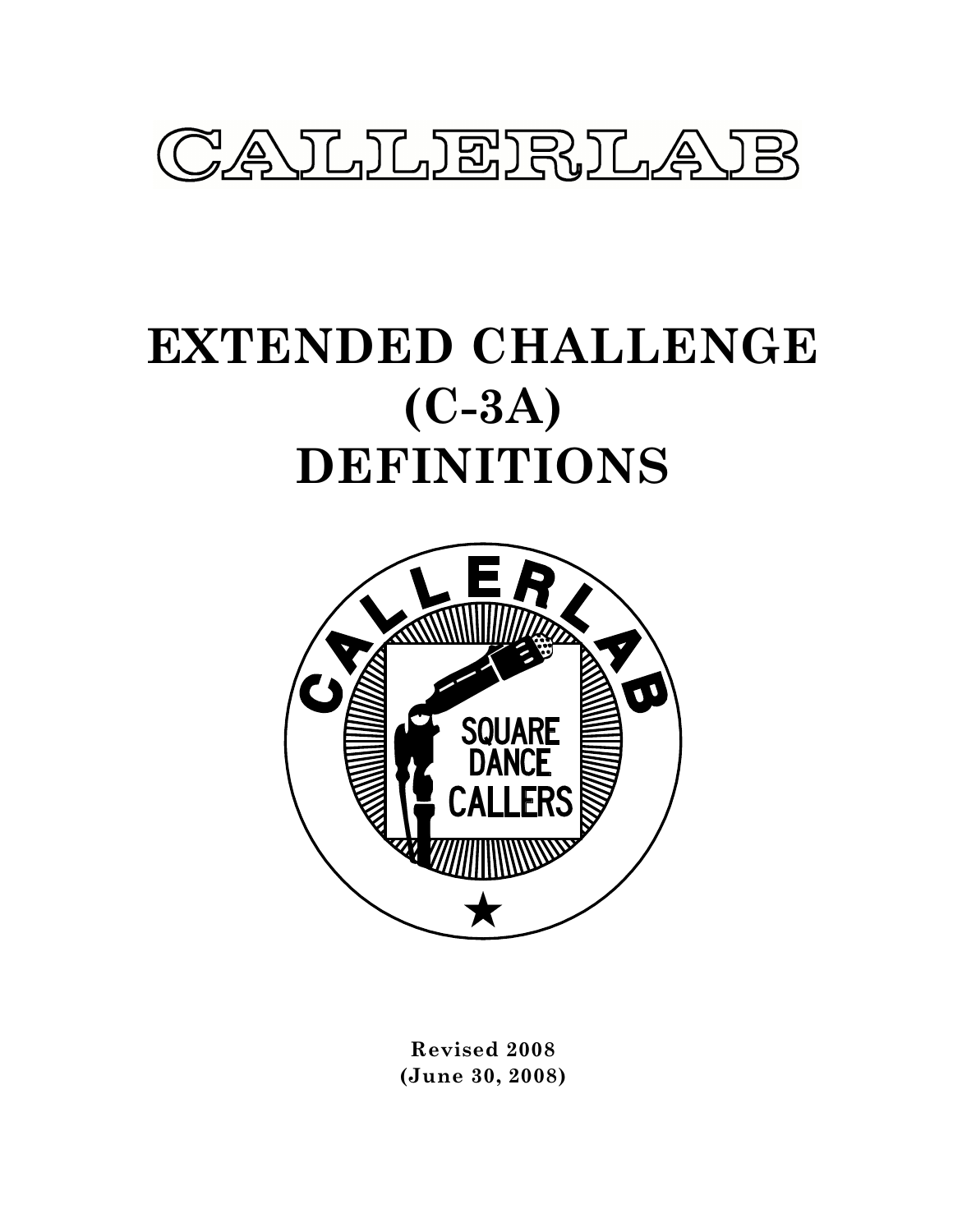**NOTE**: This Document was approved by the CALLERLAB Challenge Committee as voted on by the Members of that committee who call C-3A. The following is a change table which will be used to record changes to this document since approval of the document on March 5, 2004.. Changes have been made as follows:

| Date       | Change                                                                                                             |
|------------|--------------------------------------------------------------------------------------------------------------------|
| 03/06/2004 | Removed Reverse Cut/Flip The Diamond (Moved to C-2)                                                                |
| 04/11/2005 | Revised Copyright Statement                                                                                        |
| 03/10/2006 | Corrected format of Anything Reaction, Bias Circulate, and Big Block Concept;<br>Changed Definition of Polly Wally |
| 10/11/2006 | Reformatted document from two column to one column.                                                                |
| 06/30/2008 | Added diagrams to Triple Diamond Concept page 9.                                                                   |
|            |                                                                                                                    |
|            |                                                                                                                    |
|            |                                                                                                                    |
|            |                                                                                                                    |
|            |                                                                                                                    |
|            |                                                                                                                    |
|            |                                                                                                                    |
|            |                                                                                                                    |
|            |                                                                                                                    |
|            |                                                                                                                    |
|            |                                                                                                                    |
|            |                                                                                                                    |
|            |                                                                                                                    |
|            |                                                                                                                    |
|            |                                                                                                                    |
|            |                                                                                                                    |
|            |                                                                                                                    |

<sup>©</sup> Copyright 2004-2008 Vic Ceder and CALLERLAB Inc., The International Association of Square Dance Callers. Permission to reprint, republish, and create derivative works without royalty is hereby granted, provided that this notice appears. Publication on the Internet of derivative works without royalty is hereby granted provided this notice appears. Permission to quote parts or all of this document without royalty is hereby granted, provided this notice is included. Information contained herein shall not be changed nor revised in any derivation or publication.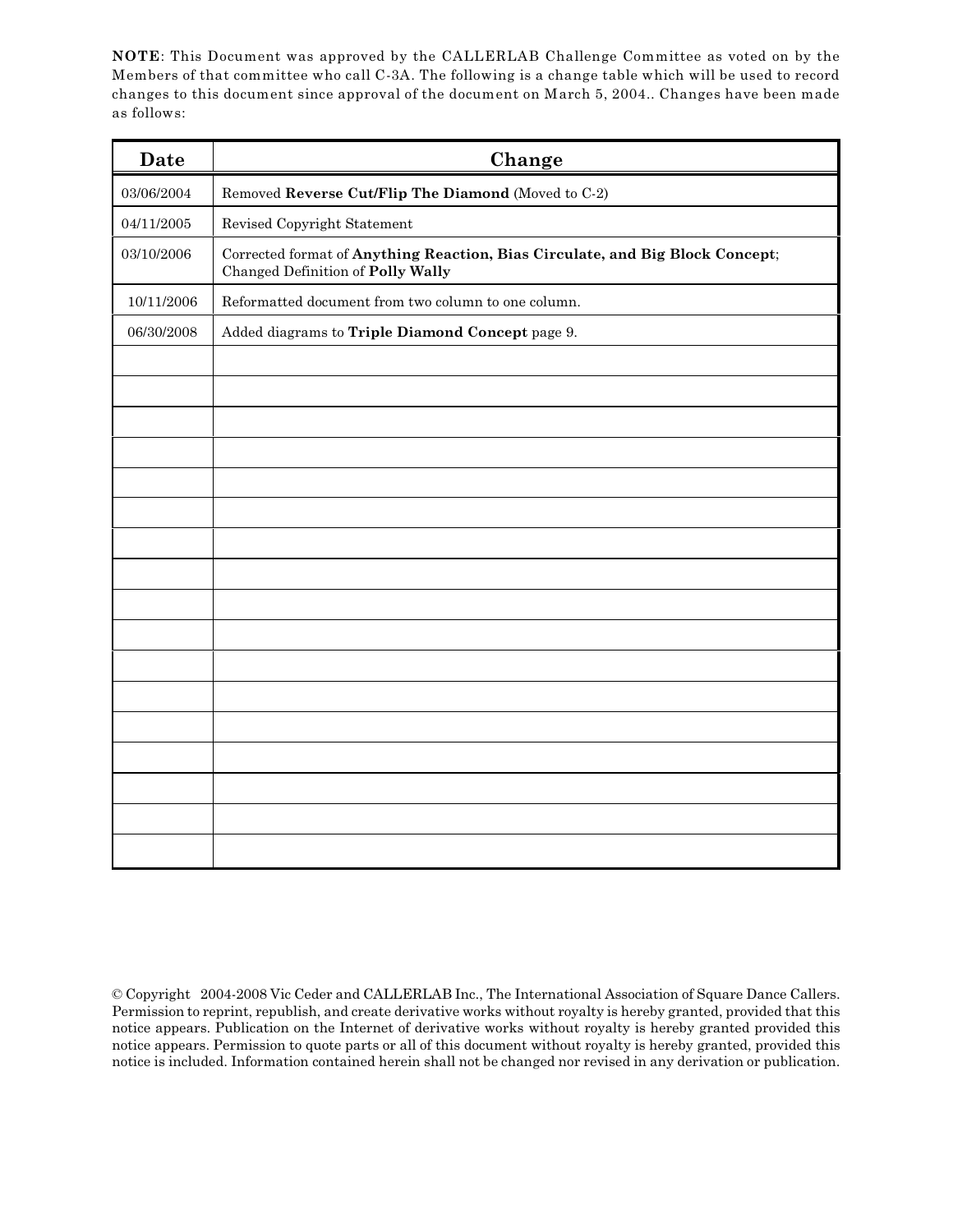# C-3A DEFINITIONS

## TABLE OF CONTENTS

| $1/4$ (or 3/4) $Mix \ldots \ldots \ldots \ldots \ldots \ldots \ldots$<br>1 |  |  |
|----------------------------------------------------------------------------|--|--|
| $1/4$ (or 3/4) The Deucey<br>1                                             |  |  |
| $1/4$ (or 3/4) Wheel The Ocean (Sea)<br>1                                  |  |  |
| 1/4 Wheel The Ocean/Sea<br>1                                               |  |  |
| 3/4 Wheel The Ocean/Sea<br>1                                               |  |  |
| Any Tagging Call Chain thru<br>$\mathbf{1}$                                |  |  |
| Anything Reaction<br>1                                                     |  |  |
| $\overline{2}$<br>Breaker Anything                                         |  |  |
| Bias Circulate<br>$\overline{2}$                                           |  |  |
| Big Block Concept<br>$\overline{2}$                                        |  |  |
| $\overline{2}$<br>Catch Anything [n]                                       |  |  |
| Checker Board/Box Anything<br>$\overline{2}$                               |  |  |
| $\overline{2}$<br>Checker Board Anything                                   |  |  |
| Checker Box Anything<br>$\overline{2}$                                     |  |  |
| $\overline{2}$                                                             |  |  |
| Cross Chain Reaction<br>$\overline{2}$                                     |  |  |
| $\overline{2}$<br>Cross Counter                                            |  |  |
| $\overline{2}$<br>Delight/Dilemma                                          |  |  |
| Drift Apart<br>3                                                           |  |  |
| 3                                                                          |  |  |
| 3<br>Eight by Anything                                                     |  |  |
| 3<br>Exchange The Box                                                      |  |  |
| 3<br>Exchange The Triangle                                                 |  |  |
| Expand The Column<br>3                                                     |  |  |
| 3<br>Explode The Top                                                       |  |  |
| 3<br>Fancy                                                                 |  |  |
| 3<br>Finally Concept                                                       |  |  |
| 3<br>Flare Out To A Line                                                   |  |  |
| Follow To A Diamond<br>$\overline{4}$                                      |  |  |
| Follow Your Leader<br>$\overline{4}$                                       |  |  |
| $\overline{4}$<br>Grand Mix                                                |  |  |
| Hinge The Lock, Lock the Hinge<br>$\overline{4}$                           |  |  |
|                                                                            |  |  |
| Hinge The Lock<br>$\overline{4}$                                           |  |  |
| Lock The Hinge<br>$\overline{4}$                                           |  |  |
| $\overline{4}$<br>Anything Hop                                             |  |  |
| $\overline{4}$<br>Initially Concept                                        |  |  |
| Initially Any Concept Anything $\ldots \ldots$<br>$\overline{4}$           |  |  |
| Interlocked Little<br>$\overline{4}$                                       |  |  |
| Interlocked Plenty<br>$\overline{4}$                                       |  |  |
| Interlocked Scoot (Back)<br>4                                              |  |  |
|                                                                            |  |  |
| $\rm{ Jay~Concept}$<br>4                                                   |  |  |
| 5                                                                          |  |  |
| 5                                                                          |  |  |
| 5                                                                          |  |  |
| 5<br>Locker's Choice                                                       |  |  |
| 5<br>Mini-Chase                                                            |  |  |
| Once Removed Diamond Concept                                               |  |  |
| 5<br>5<br>Open Up The Column                                               |  |  |
| 5<br>Own The Anyone Anything By Anything                                   |  |  |
| 5                                                                          |  |  |
| Patch (The) Anyone                                                         |  |  |
| 5                                                                          |  |  |
| 6<br>Plan Ahead                                                            |  |  |

| Quick Anything $\ldots \ldots \ldots \ldots \ldots \ldots \ldots 6$                   |
|---------------------------------------------------------------------------------------|
|                                                                                       |
|                                                                                       |
|                                                                                       |
| Release $Any thing \dots \dots \dots \dots \dots \dots \dots \dots \dots 6$           |
|                                                                                       |
|                                                                                       |
|                                                                                       |
|                                                                                       |
| Single Concept $\ldots \ldots \ldots \ldots \ldots \ldots \ldots \ldots \ldots$       |
|                                                                                       |
|                                                                                       |
|                                                                                       |
|                                                                                       |
| Snap The Lock $\ldots \ldots \ldots \ldots \ldots \ldots \ldots \ldots 7$             |
| Something New $\dots\dots\dots\dots\dots\dots\dots\dots\dots$                         |
|                                                                                       |
|                                                                                       |
| Split Phantom Columns/Lines/Waves Concept . 8                                         |
|                                                                                       |
|                                                                                       |
| Strip (The Diamond/Hourglass)  8                                                      |
|                                                                                       |
|                                                                                       |
|                                                                                       |
|                                                                                       |
| Touch By fraction By fraction/anything  8                                             |
|                                                                                       |
|                                                                                       |
|                                                                                       |
|                                                                                       |
| Triple Play $\ldots \ldots \ldots \ldots \ldots \ldots \ldots \ldots \ldots \ldots 9$ |
| Wind The Bobbin 9                                                                     |
| Wrap To A formation $\ldots \ldots \ldots \ldots \ldots \ldots \ldots 9$              |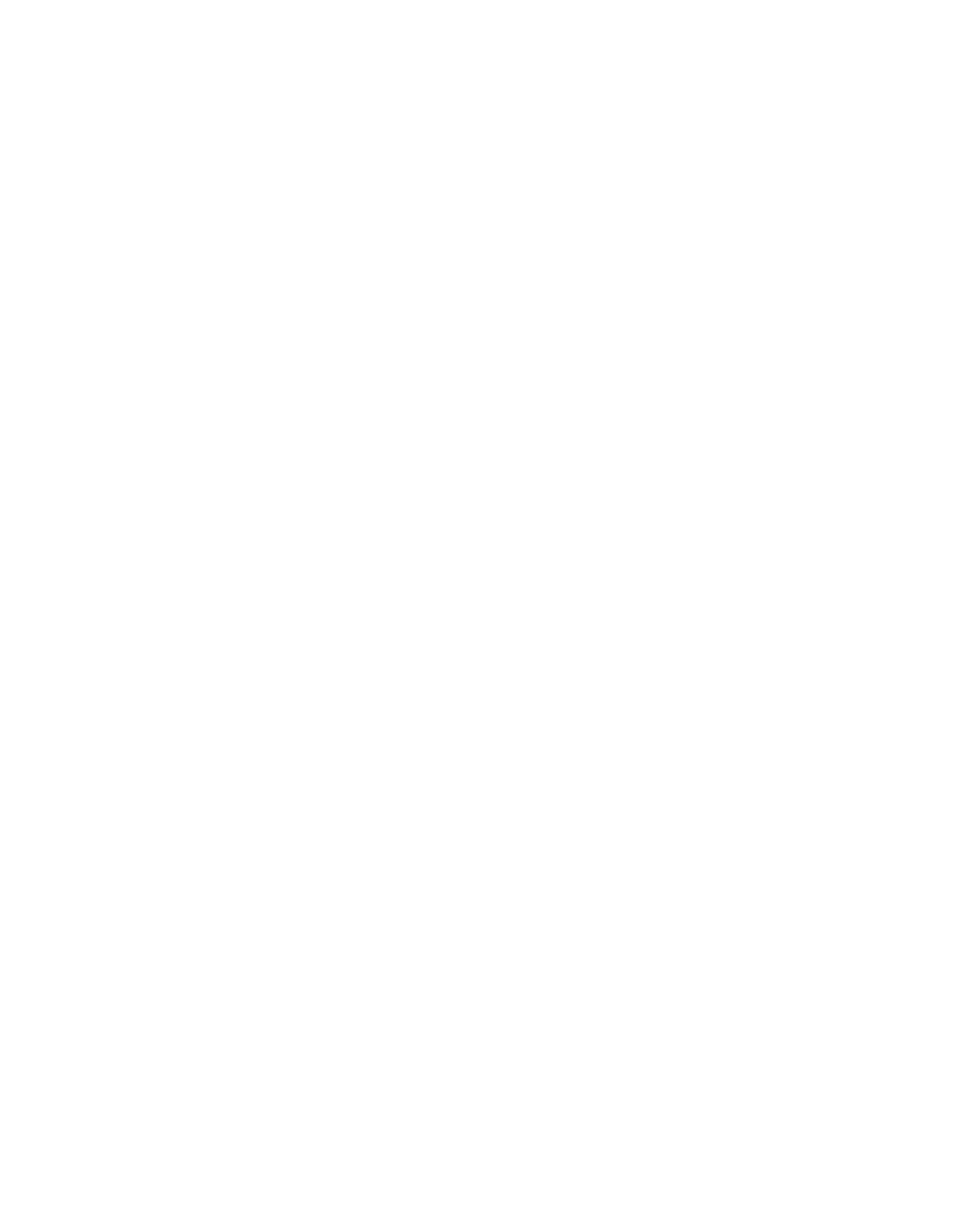### **THE CHALLENGE (C-3A) MOVEMENTS**

**1/4 (or 3/4) Mix** - Starting formations - Right Hand Mini-Wave Box, a Diamond with the Centers in a R-H Mini-Wave, or other applicable formations.

Those who can Right Arm Turn 1/4 (or 3/4); those in a Line/Wave Mix. Ends in a Line or Wave. 1/4 (or 3/4) Mix is a 3-part call: Right Arm Turn 1/4 (or 3/4); Centers Cross Run; New Centers Trade.

**1/4 (or 3/4) The Deucey** - Starting formation - Parallel Ocean Waves.

1/4 The Deucey: Arm Turn 1/4; Centers Cast Off 1/4 as the Lead End Circulate as the Trailing End 1/2 Circulate; Center Star turn 1/4; those who meet (Center Wave) Cast Off 1/4 as lonesome Center move up (Phantom Hourglass Circulate) to become the End of a Wave. Ends in Parallel Waves.

3/4 The Deucey: Same as 1/4 The Deucey except each of the four 1/4 turns is replaced with a 3/4 turn. Ends in Parallel Waves.

#### **1/4 (or 3/4) Wheel The Ocean/Sea**

**1/4 Wheel The Ocean/Sea** - Starting formation - Left Hand Two-Faced Line.

Left Cast 1/4 (to end in Facing Couples); Finish Wheel The Ocean/Sea. (Ocean: Belles diagonally R-H Pull By; Sea: Belles Walk as Beaus Dodge.) Ends in a Mini-Wave Box. (Ocean: R-H Box; Sea: L-H Box.)

**3/4 Wheel The Ocean/Sea** - Staring formation - Right Hand Two-Faced Line.

Left Cast 3/4 (to end in Facing Couples); Finish Wheel The Ocean/Sea. Ends in a Mini-Wave Box.

1/4 (or 3/4) Wheel The Ocean/Sea is a 2-part call.

**Any Tagging Call Chain Thru** - Starting formations - depends on the "Any Tagging" call

Do the Any Tagging call to the 1/2 Tag position; Scoot Chain Thru. Ends in Parallel Waves.

**Anything Reaction** - Starting formations - depends on the "Anything" call

Do the anything call leaving off the final Extend, then do a full Chain Reaction. The anything call is usually a Scoot Back variation of a Tagging call. For example, Flip Reaction: From Parallel Waves. Flip Back Centers To A Wave then all Chain Reaction. Tag Reaction: From Parallel Lines. Tag Back To A Wave Centers To A Wave then all Chain Reaction. Note: For Tagging calls, there is an unspoken 'Back' (Scoot Back) in them (e.g., Tag Reaction means Tag Back Reaction).

**Bias Circulate** - From Parallel Waves or other applicable formations.

Leaders Circulate as Trailers Diagonal Box Circulate. Parallel Waves end in Parallel Waves. Traffic pattern: From R-H Waves Trailers use a R-H Star; from L-H Waves Trailers use a L-H Star.

**Big Block CONCEPT** - From Interlocked Blocks, Butterfly, "O" or other applicable formations. Execute the given call working within Distorted Parallel Lines. At the completion of the call, each dancer must occupy one of the footprints of the original formation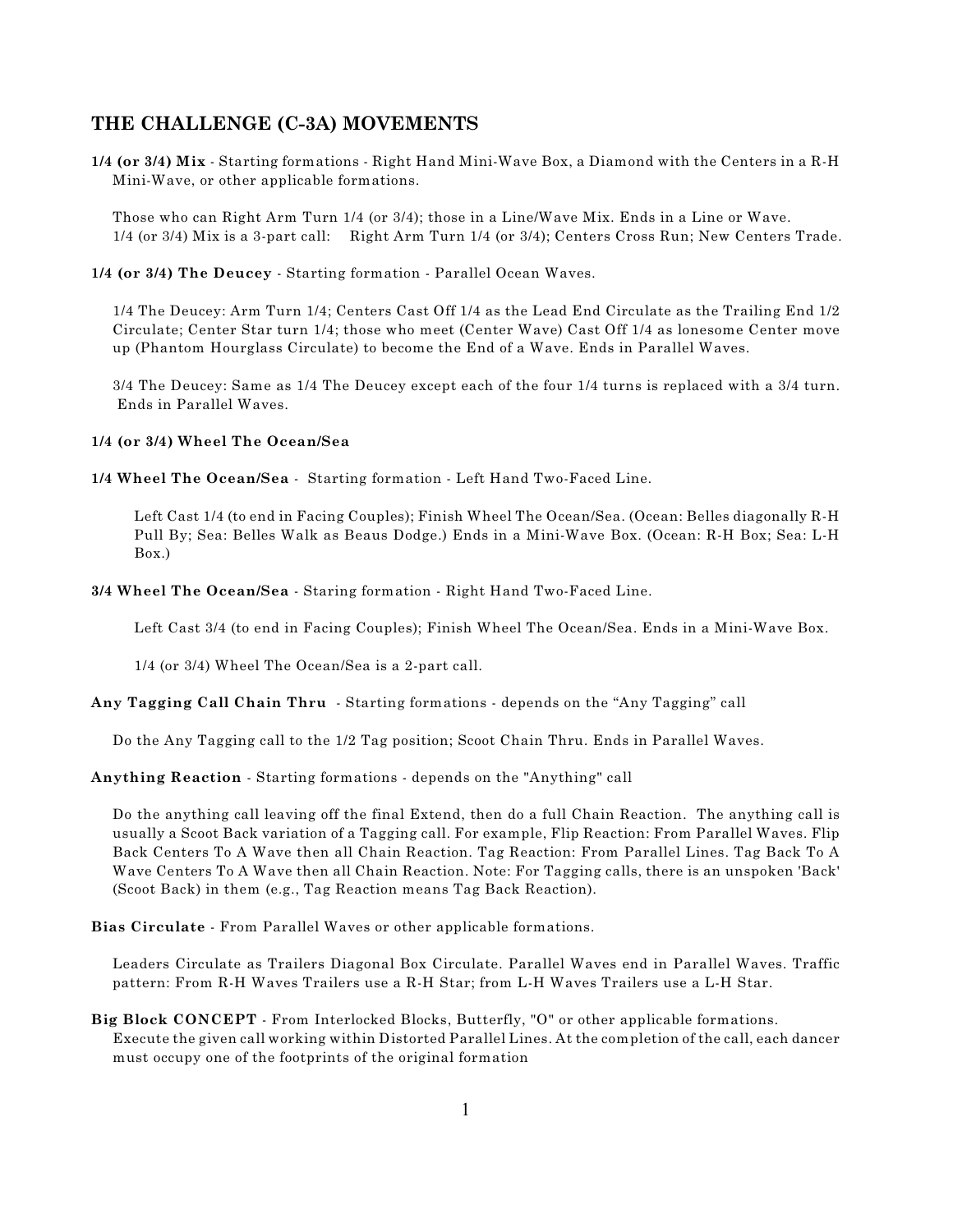**Breaker Anything** - Starting formation - Right Hand & Left Hand Columns, Magic Columns, or applicable T-Bone 2 x 4s.

Ends Cast Off 3/4 as Centers Box Counter Rotate 1/4 and 1/2 Box Circulate; Center Line does the anything call (if the anything call is a number such as 1, 2, or 3, Cast Off that many quarters) as the others move up (Phantom Hourglass Circulate). Usually ends in Parallel Lines, Twin Diamonds, or an Hourglass depending upon the anything call.

**Catch Anything [n]** - Starting formations - Applicable formations.

Square Thru [n] To A Wave; do the anything call; Step & Fold. Ends in various formations.

**Checker Board/ Box Anything** - Starting formation - 2 x 4 (or other applicable formations) with precisely two Leaders in each Line. In the following diagrams, "L" designates the Leaders in each Line as "O" designates the other dancers. The dancers designated "O" by can be facing in any direction other than the same direction as the dancers designated "L" in their 1 x 4.



- **Checker Board Anything**: The Leaders in each Line ("L" dancers) TRADE with each other as the others ("O" dancers) do the Anything call working in a distorted  $1 \times 4$ . Ends in a  $2 \times 4$ .
- **Checker Box Anything:** The Leaders in each Line ( "L" dancers) TRADE with each other as the others ("O" dancers) do the Anything call working in a distorted  $2 \times 2$ . Ends in a  $2 \times 4$ .
- **Couple Up**  Starting formation Any applicable 2 x 2.

Box Circulate; Leaders U-Turn Back (toward the Center of the 2 x 2). Ends in a 2 x 2.

Couple Up is a 2-part call.

**Cross Chain Reaction** - Starting Formation - Any applicable Generalized 1/4 Tag.

Very Centers Jaywalk with diagonally facing outside dancers as the Ends of the Center Line Counter Rotate 1/4 (around the outside); Centers of each side Hinge; Centers Star Circulate as Outsides Trade; Centers of each side Cast Off 3/4 as the others Phantom Hourglass Circulate. Ends in Parallel Lines.

**Cross Counter** - Starting formation 3/4 Tag or other applicable formations.

Centers Trade The Wave, Cast Off 3/4 and Counter Rotate 1/4 as the Outsides Cross Cast Back, Touch 1/2, and Step & Fold. A R-H 3/4 Tag ends in Parallel L-H Two-Faced Lines; a L-H 3/4 Tag. Ends in Parallel L-H Waves.

Cross Counter is a 3-part call.

**Delight/Dilemma** - Staring formation - Applicable formations (usually a 3/4 Tag).

Outsides 1/4 Right (if Delight) or 1/4 Left (if Dilemma) and Circulate twice as the Centers Swing, Slip twice, and Cast Off 3/4. Usually ends in Parallel Lines. The Center's part of Delight/Dilemma is a 4-part call.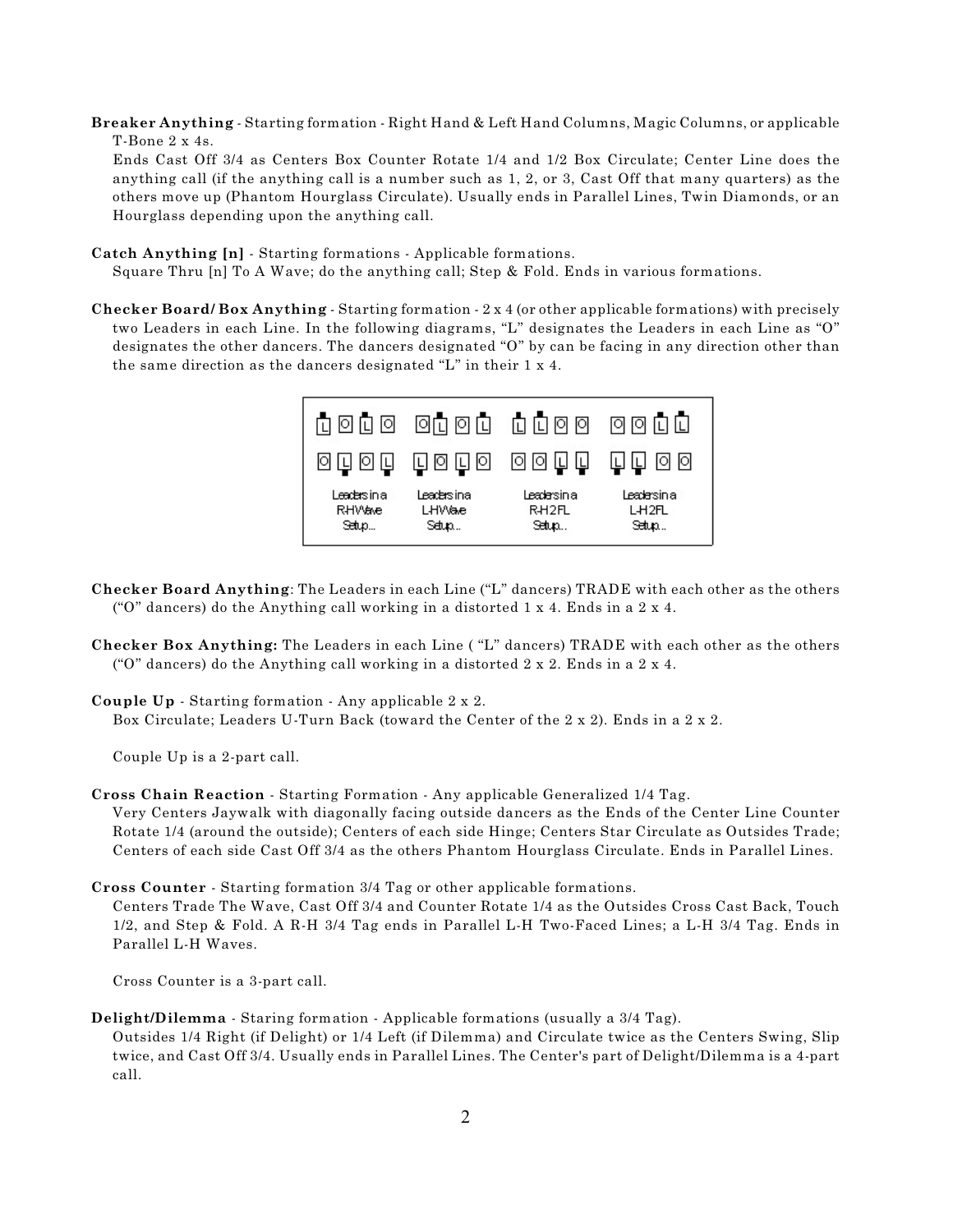#### **Drift Apart** - Starting formation - A 2 x 4 formation.

Ends Split Circulate twice as Out-facing Centers Crossover Circulate and Circulate as In-facing Centers Circulate and Crossover Circulate. Ends in a 2 x 4.

Drift Apart is a 2-part call.

**Ease Off** - Starting formation - Parallel Lines or other applicable formations. Ends Zing as Centers (Concentric) Circulate and Face In. Parallel Lines end in a Double Pass Thru.

**Eight By** *Anything* -Starting formation - Applicable formations.

Outsides Grand Chain Eight and Roll as Centers do the anything call (working in the Center). Ending formation depends on the starting formation and the *Anything* call.

**Exchange The Box** -Starting formation - 2 x 4 formation.

Do a total of four SPLIT CIRCULATES, except that when you become an In-facing Center do your next CIRCULATE to your diagonal opposite position (crossing over into the other Box). Exchange The Box can be fractionalized into fourths. The traffic pattern is such that as you are crossing to the other Box, you must physically stay to the outside of those who are still in their original Box. The In-facing Centers lead the Exchange and usually everyone else in their Box can follow them.

**Exchange The Triangle** - Starting formation - Twin Triangles.

Do a total of three Triangle Circulates except that when 1) you become the Apex dancer (for Apex-to-Apex Triangles), or 2) you become the In-Facing Base dancer (for Base-to-Base Triangles); do your next Circulate to the other Triangle. (From Apex-to-Apex Triangles, the Circulate is an Interlocked Triangle Circulate; from Base-to-Base Triangles, the Circulate is to the diagonal opposite position.) Exchange The Triangle can be fractionalized into thirds.

**Expand The Column** - Starting formation - 2 x 4 formation in which the Outsides are in Columns, or from other applicable formations.

Centers Phantom Run (Reverse Flip) as the Outsides Column Circulate twice. Columns end in Parallel Lines.

**Explode The Top** - Starting formation - Parallel Lines.

Explode; End Beau Circulate 1 & 1/2 as End Belle Circulate, Veer inward, and U-Turn Back as Centers Touch 1/2 and the Very Centers Cast Off 3/4 while the other Center Step Ahead to form a R-H Star (Hint: the Center who Stepped Ahead should raise their Left hand to indicate that they are leading the Unwrap The Star); turn the Star 1/4 and the leader of the Unwrap walks forward as everyone else follows to Unwrap The Star, and everyone Face In to end in Facing Lines.

**Fancy** - Starting formation - Columns.

Trailers (#2 and #4 dancers) Press Out; Trailing Couple 1/2 Press Ahead; Outsides work Phantom: all Any Shoulder Turn & Deal. Ends in a Double Pass Thru.

**Finally Concept** -Starting formations - Various

Finally *Any* Concept *Anything*

Do the Anything call but only apply the given CONCEPT to the last part of the call. Ending formation depends on starting formation and *Anything* call and *Any* CONCEPT

**Flare Out To A Line** -Starting formation - Parallel Two-Faced Lines and other applicable formations. Leaders work away from the Center of the set to do a Turn To A Line as Trailers 1/2 Circulate. Parallel Two-Faced Lines end in an As Couples Wave.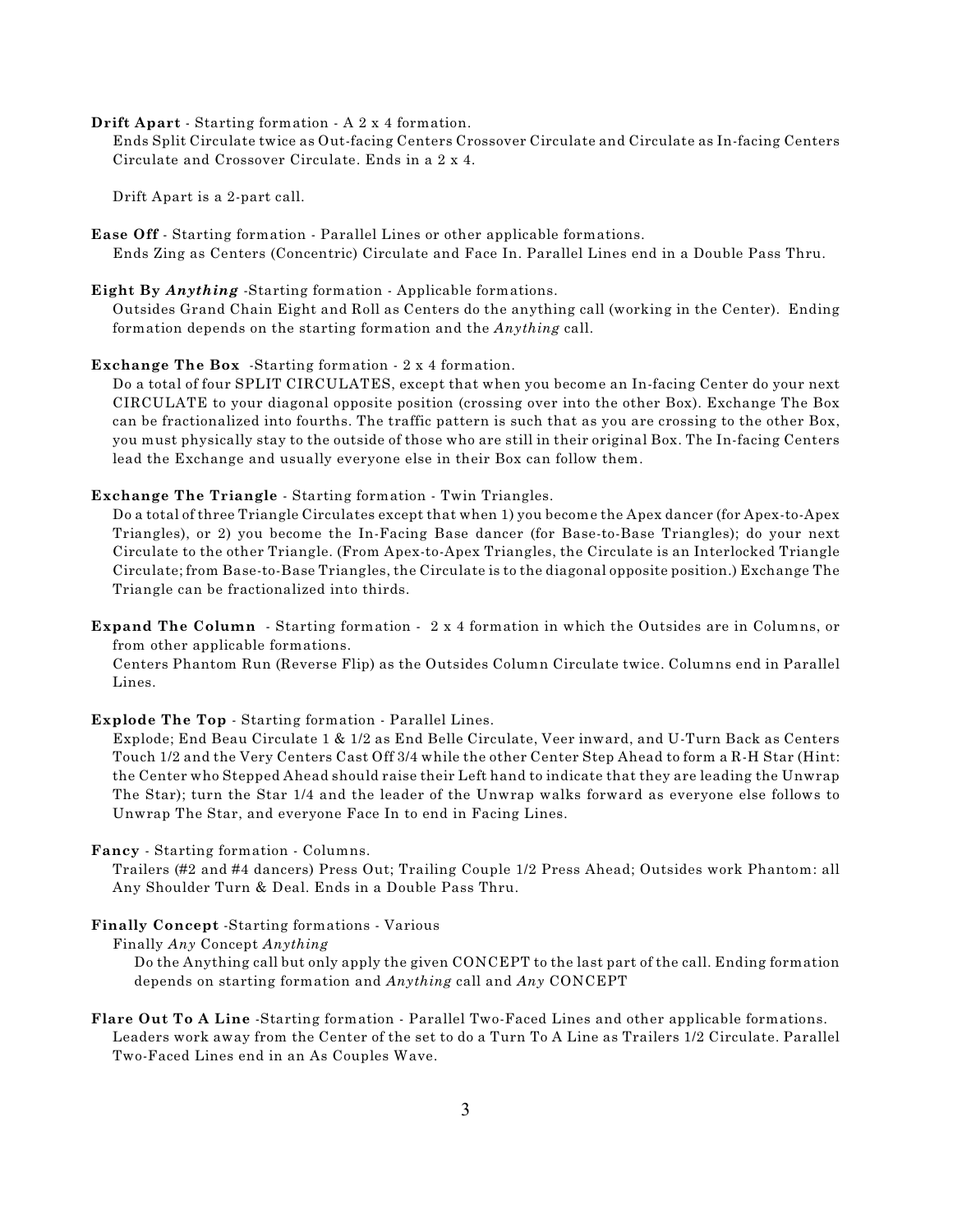**Follow To A Diamond** -Starting formation - A Mini-Wave Box or applicable 2 x 2 T-Bone. Trailers Follow Your Neighbor & Spread as Leaders Box Circulate once and a half. A Right Hand or Left Hand Mini-Wave Box ends in a Diamond, a 2 x 2 T-Bone usually ends in a Wave.

**Follow Your Leader** - Starting formation - Parallel Waves.

Leaders 1/2 Split Circulate and Tandem Cross Fold as Trailers Follow Your Neighbor (Extend and Arm Turn 3/4); all Tandem Extend. Ends in Columns.

**Grand Mix** - Starting formation - A Generalized Tidal Line.

Center pairs of dancers (3 pairs from an 8-dancer Tidal Line, 2 pairs from a 6-dancer Tidal Line) Grand (Working As Centers) Cross Run (like a Grand Slip-Slide); new Center pairs of dancers Trade (Grand Slip). Ends in a Tidal Line.

Grand Mix is a 2-part call.

#### **Hinge The Lock, Lock The Hinge**

- **Hinge The Lock** Starting formation Any applicable non T-Bone 2 x 2. Hinge; Lockit. Ends in a Wave.
- **Lock The Hinge** Starting formation A Wave or a Two-Faced Line. Lockit; Hinge. Ends in a Mini-Wave Box.

Hinge The Lock and Lock The Hinge are both 2-part calls.

*Anyone* **Hop** - Starting formation - Any applicable non T-Bone 2 x 2 (usually Facing Couples). Designated dancers Walk as others Dodge; all Hinge. Ends in a Wave or Inverted Line.

Anyone Hop is a 2-part call.

#### **Initially concept**

- **Initially** *Any* **Concept** *Anything* Starting formation Various Execute the first part of the *Anything* call using the given CONCEPT; then execute the remainder of the *Anythin*g call (i.e., without using the given CONCEPT). Ending formation depends on starting formation and *Any* CONCEPT and *Anything* call.
- **Interlocked Little** Starting formation A Generalized 1/4 Line or other applicable formations. Outsides 1/4 Right and Counter Rotate 1/4 (i.e., Little) as Centers Step And Cross Fold (Ends Cross Fold as Centers 1/2 Press Ahead). A Generalized 1/4 Line ends in Parallel Lines.
- **Interlocked Plenty** -Starting formation A Generalized 1/4 Line or other applicable formations. Interlocked Little; Split Circulate twice (usually danced as a Tandem Partner Trade or Reverse The Pass); Outsides Counter Rotate 1/4 and Roll as the Centers Concentric 1/2 Zoom. Usually ends in a 1/4 Tag.
- **Interlocked Scoot (Back)** Starting formation A 1/4 Line.

Scoot Back with the dancers in your Interlocked Single 1/4 Tag (the dancers occupying the Interlocked Diamond footprints). Ends in a 1/4 Line.

**Jay Concept** -Starting formation - A Generalized 1/4 Tag or other applicable formations. Work in a Distorted Box with the dancers with whom you would normally Jay Walk. At the end of the call re-establish the footprints of those four positions. Ending formation depends on starting formation.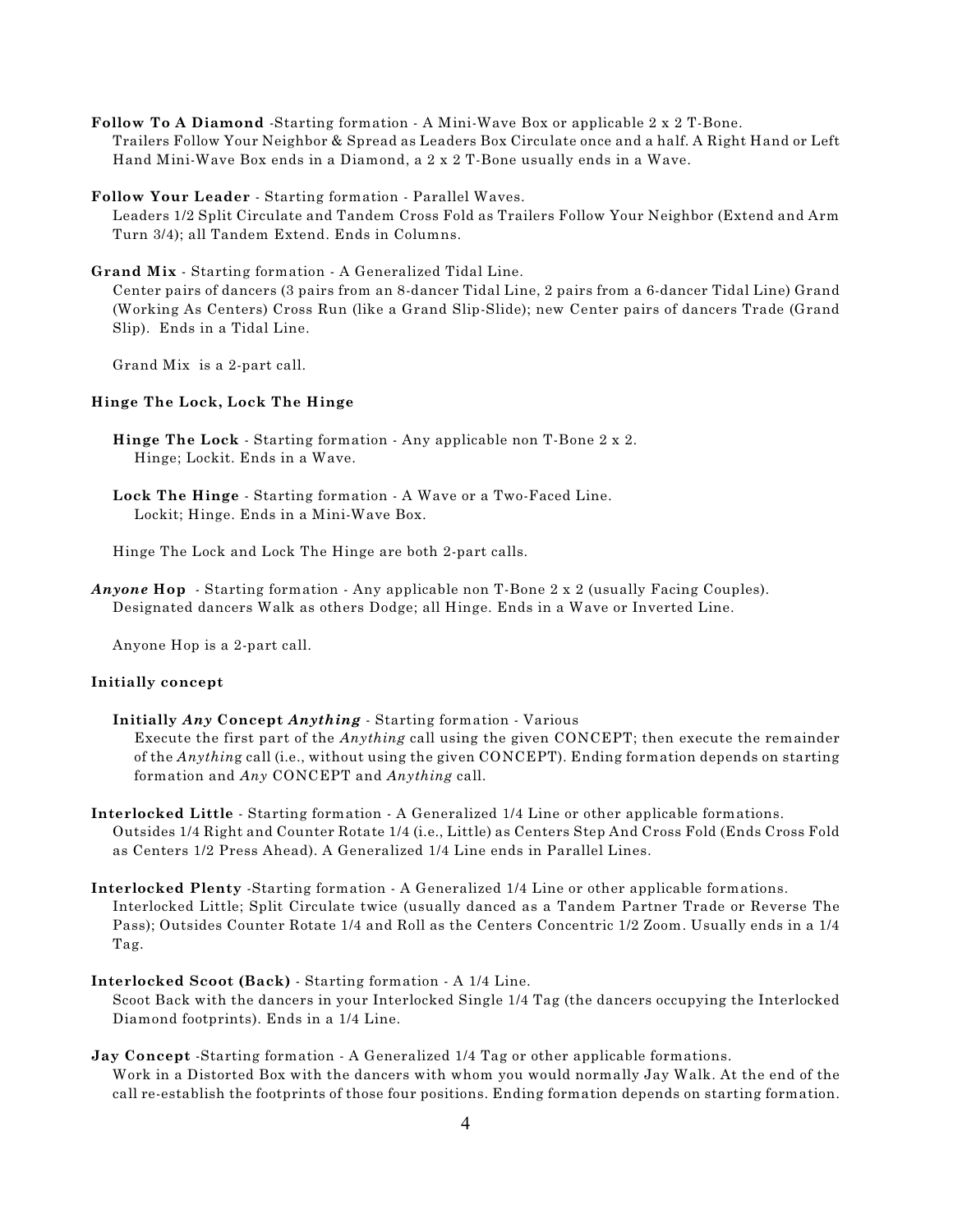**Keep Busy** -Starting formation - Parallel Two-Faced Lines.

Leaders Couples Circulate With The Flow as Trailers 1/2 Circulate, Very Centers Hinge, Flip The Diamond, Step & Fold. Ends in Parallel Waves.

Keep Busy is a 4-part call for the Trailers.

**Latch On (***fraction***)** - Starting formation - Tandem dancers, Facing dancers, or Back-to-Back dancers. Right Roll To A Wave, Arm Turn 1/4 (or the designated fraction). Ends in a Right Hand Mini-Wave.

Latch On (*fraction*) is a 2-part call.

**Link Up** - Starting formation - Parallel Two-Faced Lines or Promenade (where those designated act as Leaders). Leaders Cast Off 1/4 using the Outside dancer as the pivot point (Out Anchor 1/4), Roll and Press Ahead as the Trailers 1/2 Circulate and Cross Fire. Ends in Parallel Waves.

**Locker's Choice** -Starting formation - Parallel Waves.

Lockit; Center Wave Lockit as Others Trade; Center Wave Hinge as Others Step & Fold. Ends in opposite-handed Parallel Waves.

Locker's Choice is a 3-part call.

**Mini-Chase** - Starting formation - Back-to-Back Couples or applicable 2 x 2 T-Bone (all Leads). Belles Shakedown as Beaus Partner Tag. Back-to-Back Couples end in a R-H Mini-Wave Box.

**Once Removed Diamond Concept** - Starting formation - Formation obtained from Parallel Two-Faced Lines after the Outsides Concentric Follow Thru.

A Once Removed Diamond is a Diamond in which you work with the dancers occupying the positions on every other plane from you.

**Open Up The Column** - Starting formation - Columns.

#1 dancer Trail Off & Roll as #2 dancer Circulate, Peel Off & Roll as #3 and #4 dancers Circulate; Centers Cast Off 3/4; all Extend. Ends in Parallel Waves.

**Own The** *Anyone Anything* **By** *Anything* -Starting formation - Various

Designated dancers do their part of the first Anything call as the others do their part of the second Anything call. Ending formation depends on the starting formation and the Anything calls.

**Patch (The)** *Anyone* - Starting formation - A Couple or Mini-Wave.

Hinge; designated dancers U-Turn Back in flow direction (Roll twice). Ends in a Couple or Mini-Wave. This is a 2-part call.

Note: Determine who are the designated dancers before doing the Hinge, not after. For example, from a Couple: Patch The Beaus is a Partner Hinge (now both dancers are Beaus) followed by original Beau U-Turn Back. Similarly, from Parallel Lines: Patch The Ends refers to the original Ends, not those who become Ends after the Hinge.

#### **Peel Chain Thru** - Starting formation - Trade By or 3/4 Tag.

Centers Arm Turn 1/2 and Slip as outsides Cast Back and Touch 1/2; Centers of each side Cast Off 3/4 as others do their part of Fan The Top. A Trade By or R-H 3/4 Tag ends in Parallel R-H Waves; a L-H 3/4 Tag ends in a Parallelogram.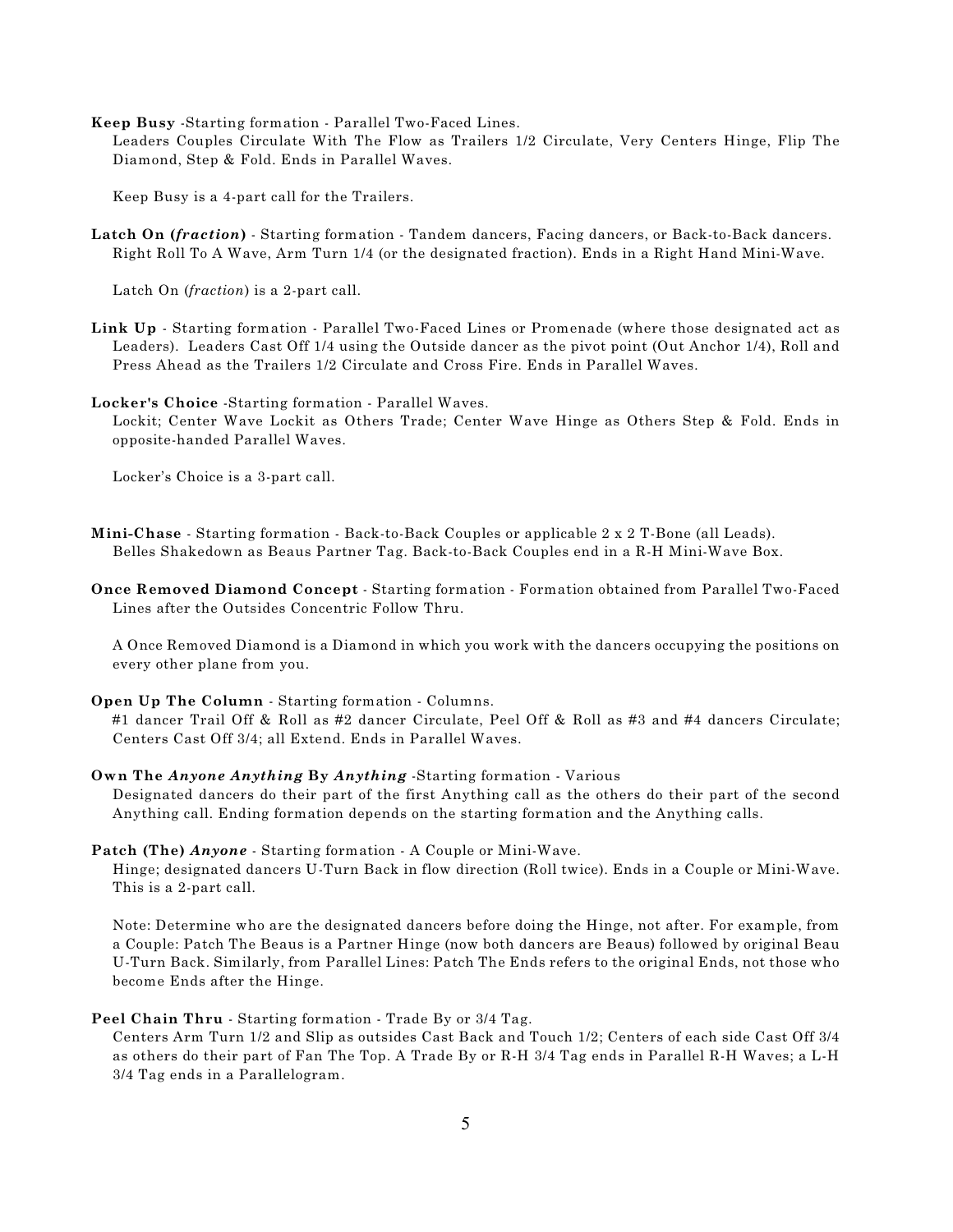**Plan Ahead** -Starting formation - Facing Lines or other applicable formations.

Centers Touch 1/4, Cross Concentric Vertical Tag The Line, Lead dancer Peel Left, Trailer dancer Peel Right to end as a Couple (as in Sets In Motion) as the Outsides Circulate once and a half, Hinge, Cross Concentric Vertical 1/2 Tag, and Face In. Facing Lines ends in a Double Pass Thru.

**Polly Wally** - Starting formation - Generalized Columns.

Ends 1/4 To Promenade, Step Ahead, Turn another 1/4 toward their initial turning direction, and adjust to end in Parallel Lines.

Centers 1/4 To Promenade, Step Ahead, 1/4 To Promenade, and Step Ahead (to become Leaders in Parallel Lines).

#### **Quick Step/***Anything*

- **Quick Step**  Starting formation A 1/4 Box or other applicable formations. #2 dancer Press Out and Phantom Ah So with the adjacent dancer as the Others Circulate. A 1/4 Box ends in Columns. Ending formation depends on staring formation.
- **Quick** *Anything* Starting formation A 1/4 Box or Columns. #2 dancer Press Out and do the *Anything* call with the dancer they meet (working Phantom if necessary) as the Others Circulate. Ending formation depends on the *Anything* call.
- **Rally**  Starting formation Generalized 1/4 Tag or other applicable formations. Centers Step & Fold, Peel & Trail as Outsides 1/4 Right, Counter Rotate 1/4, and Inward (Right or Left) Roll To A Wave. A Generalized 1/4 Tag ends in a Tidal Line.

Rally is a 2-part call for the Centers.

- **Reach Out** -Starting formation A Mini-Wave Box, Tandem Couples, or applicable 2 x 2 T-Bones. Trailers 1/2 Box Circulate and Phantom Run (Reverse Flip) as Leaders Box Circulate 1 & 1/2. A Mini-Wave Box ends in a Wave; a 2 x 2 T-Bone usually ends in a Diamond; Tandem Couples ends in a One-Faced Line.
- **Recoil** -Starting formation An applicable non T-Bone 2 x 2. Box Recycle; Step & Fold. Ends in a Mini-Wave Box.

Recoil is a 2-part call.

**Release** *Anything* - Starting formation - A Generalized 1/4 Tag or Generalized 1/4 Diamond. The End of the Center 4 Press Ahead as the un-approached Outside dancer (12-Matrix) Press Out; Outsides work with Phantoms (if necessary) and all do the *Anything* call.

Note: Phantoms that end between the Outside dancers and the Center are removed at the end of the call unless the anything call involves a concept which specifically includes phantoms (e.g., Release Triple Wave Ah So retains the Phantoms whereas Release Ah So doesn't).

- **Relocate (***The formation***)** Starting formation The given formation or any applicable formation. Very Centers Arm Turn 3/4 as the Others Counter Rotate 1/4. Ends in the given formation.
- **Scatter Circulate** Starting formation Parallel Two-Faced Lines and other applicable 2 x 4 formations (such as Facing Lines, Back-to-Back Lines, and some T-Bones).
	- Ends Split Circulate as Out-facing Centers Crossover Circulate as In-facing Centers Concentric (Box) Crossover Circulate. Parallel Two-Faced Lines end in Parallel Waves.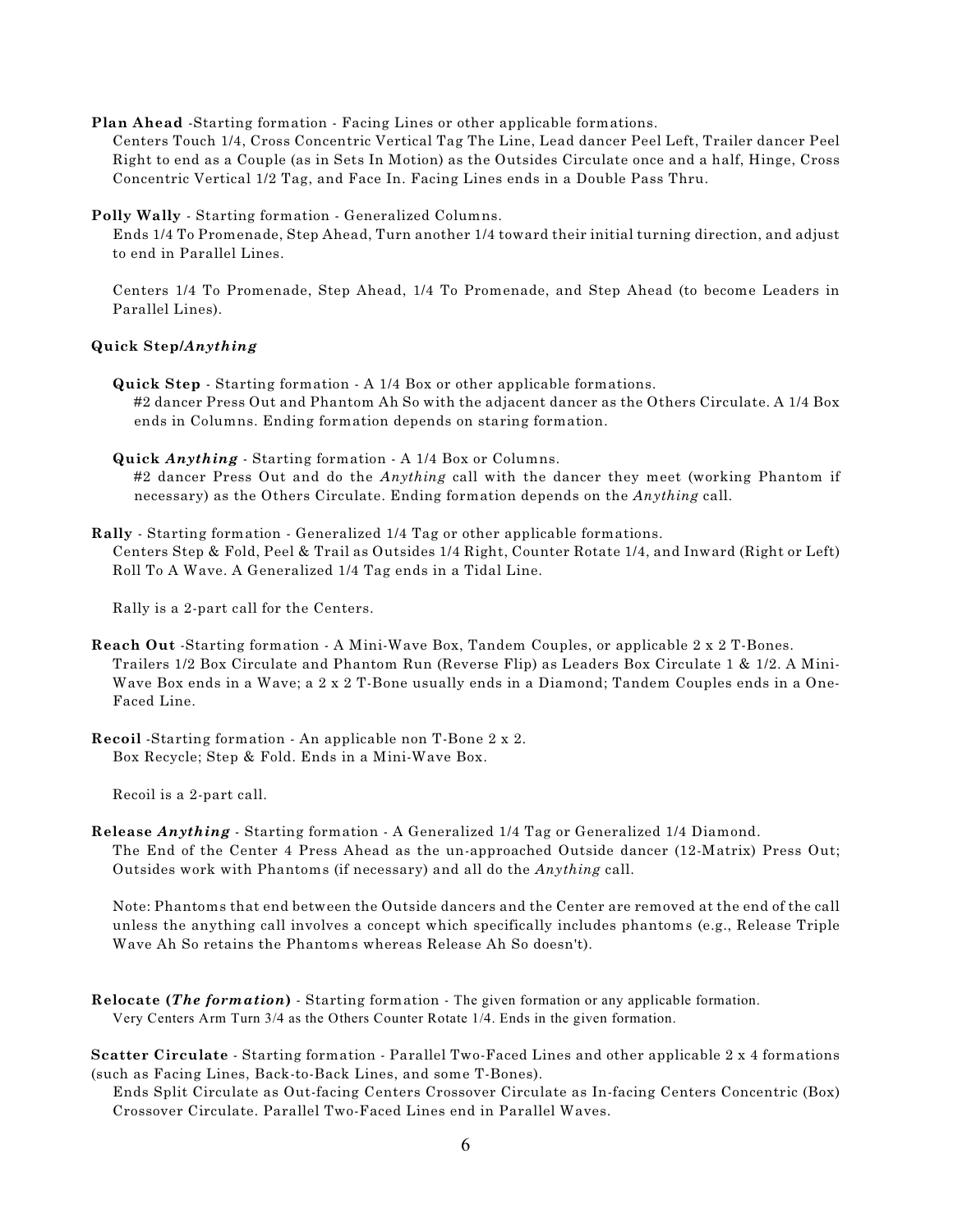#### **Scoot The Diamond** - Starting formation - A Single 1/4 Tag.

Scoot Back; Outsides 1/4 to the handhold; all Diamond Circulate. Ends in a Diamond.

#### **Single Checkmate** - Starting formation - A 2 x 2 formation.

Leaders Box Circulate twice and 1/4 In (Box Transfer) as Trailers Box Circulate, 1/4 In, and Box Circulate. Ends in a 2 x 2.

#### **Single Concept**

Single is a way to take an 8-dancer call and make it a 4-dancer call; or to take a 4-dancer call and make it a 2-dancer call.

In the Single version of a call, each dancer executes the movement that would normally be done by a set of two dancers within the normal version of the call. Hence, for a call to have a Single version, it must be possible to group all dancers into sets of two, in which the dancers in each set are always facing the same direction throughout the given call. The dancers in each set are usually dancing their portion of the call As Couples, In Tandem, Once Removed, or Twosome (or some combination of these concepts).

You can think of Single as replacing each set of two dancers with a single dancer located exactly half-way between the two dancers. This single dancer then executes the given call always staying on a path located exactly half-way between where the two dancers would be in the normal version of the call.

#### **Single File Recycle/Recoil**

**Single File Recycle** - Starting formation A Single Double Pass Thru.

Centers act as Beaus while Ends act as Belles to do a facing Recycle (i.e., Centers Touch and Rightface U-Turn Back as Ends Veer Left to become the Ends of a R-H Wave).

**Single File Recoil** - Starting formation - A Single Double Pass Thru. Single File Recycle; Step & Fold. Ends in a L-H Mini-Wave Box. Single File Recycle/Recoil are each a 2-part call.

**Slant** *Anything* **(By** *Anything***)** - Starting formation - Parallel Two-Faced Lines and other applicable formations.

Trailers Dodge inward to form Facing Couples and take the first *Anything* call (working in the center) as Leaders do their part of the second *Anything* call. Ending formation depends on the starting formation and the *Anything* calls.

#### **Snap The Lock** - Starting formation - Parallel Lines. Partner Tag; Outsides Partner Tag as Centers Touch, Lockit, Step Thru. Ends in Back-to-Back Lines.

#### **Something New** - Starting formation - Columns.

#1 and #2 dancers Couple Up as #3 dancer 1/2 Circulate and U-Turn Back as #4 dancer Circulate and Veer Out. Ends in a 1/4 Tag.

Alternative definition: First Two Couple Up as the Last Two Circulate & the Leader Inwardly Roll To A Wave.

**Spin Chain The Line** - Starting formation - A Tidal Wave, Facing Lines, or other applicable formations. Arm Turn 1/2; Centers of each side Cast Off 3/4 and Spread as Very Centers Trade; Very Ends and Very Centers slide together and Cast Off 3/4. Ends in Parallel Lines.

**Spin The Pulley** - Starting formation - A Static Set (or from the formation obtained from a Static Set after Heads Step into the Center) or from a Wave between and perpendicular to Facing Couples.

Centers or those designated Arm Turn 3/4; all Triple Cross; Peel Off. Ends in Parallel Two-Faced Lines.

Spin The Pulley is a 3-part call.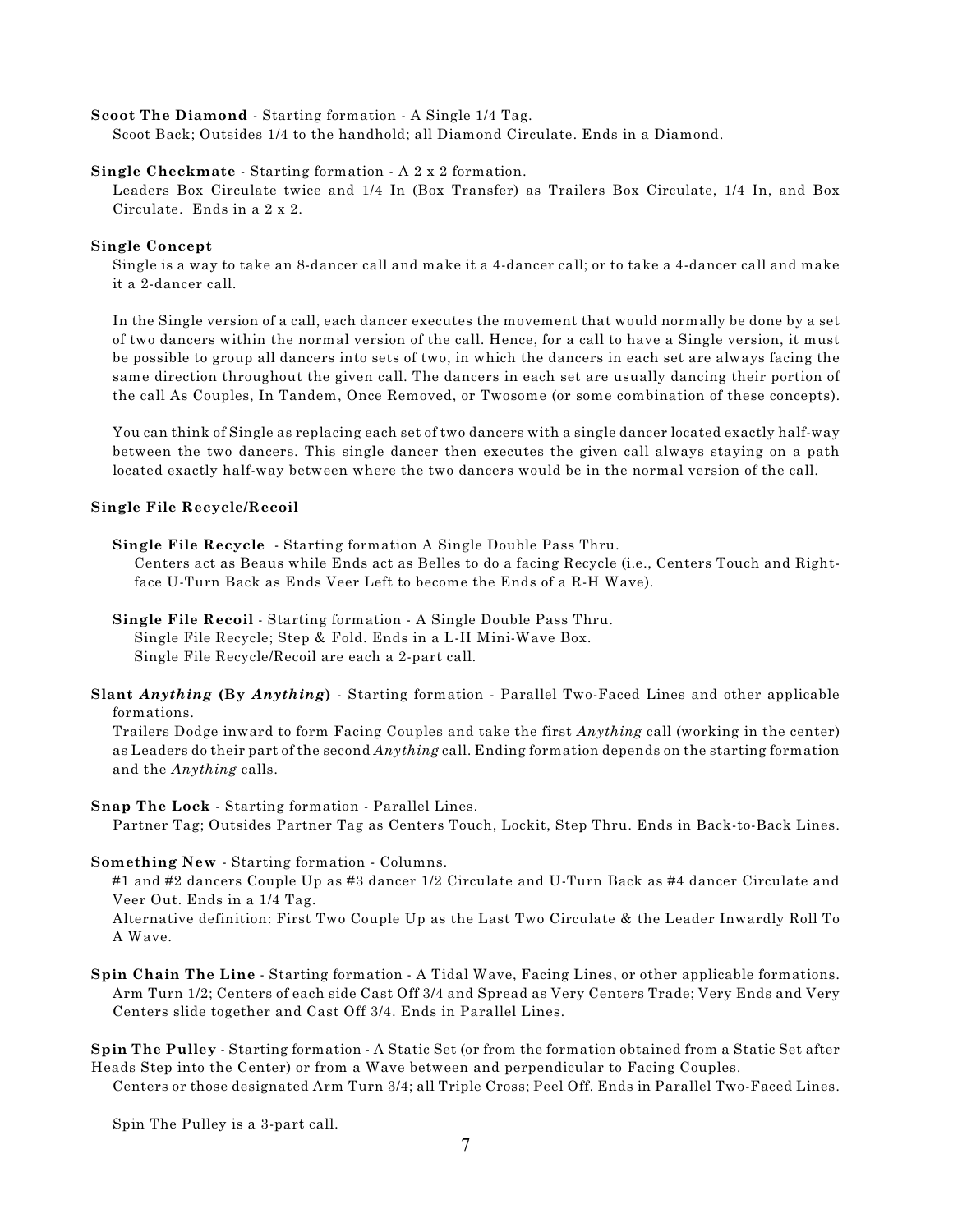#### **Split Phantom Columns/Lines/Waves Concept**

Starting formation - A 4 x 4 Matrix, visualized as 4 adjacent Columns/Lines/Waves.

Split the 4 x 4 Matrix into two sets of adjacent Columns/Lines/Waves and work in the resulting 2 x 4 Matrix on each side. Ending formation depends on the starting formation.

**Stable Concept** - Starting formation - various

Do the given call without changing your facing direction. Your ending position will be the same as if you had executed the call normally, but your facing direction will not change from your original facing direction. Ending formation depends on the given call and the starting formation.

**Stampede** - Starting formation - A 3/4 Tag or other applicable formations.

Centers Trade The Wave, Hinge & Cross (Trailers diagonal Pull By using the outside hand) as the Ends Cross Cast Back and Pass In. A 3/4 Tag ends in an Eight Chain Thru.

Stampede is a 3-part call for the Centers and a 2-part call for the Ends.

**Strip (The Diamond/ Hourglass)** - Starting formation - Twin Diamonds or an Hourglass. Outside four 1/2 Zoom and Trade as the Very Centers Cast Off 3/4 as the Other Center (on the outside) Counter Rotate 1/4 to end as the Very Outside dancer. Strip The Diamond ends in a Tidal Line, Strip The Hourglass ends in a 3 By 1 Diamond.

**Swap The Top** - Starting formation - Facing Couples.

Belles Extend (Left Hand) and Cast Off 3/4 as Beaus Run once and a half. Ends in a R-H Wave.

**Swing Chain Thru** - Starting formation - Parallel Waves, Eight Chain Thru, or other applicable formations.

Arm Turn 1/2; Centers Cast Off 1/4; Very Centers Trade; Centers Cast Off 1/4. Ends in Parallel Waves.

Swing Chain Thru is a 4-part call.

**Team Up** - Starting formation - Applicable formations.

Ends 1/2 Circulate and Hinge as Centers (working in the Center) do a Beaus Run as Belles Dodge. Ending formation depends on the starting formation.

**The Gamut** - Starting formation - Parallel Lines with the Centers in Tandem. Ends Circulate twice as the Centers Any Hand 3/4 Thru and Trade The Wave; all Cut The Diamond. Ends in Parallel Lines.

**Touch By fraction By** *fraction/ anything* - Starting formation - A Single Double Pass Thru, the formation obtained from a Diamond after everyone 1/4 In, or other applicable formations. Centers Touch the first given fraction and Spread as Others step forward; new Centers Touch the second given fraction or do the anything call. Usually ends in a Right Hand Diamond or a Right Hand Two-Faced Line. There are no default fractions for this call.

**Trade The Deucey** - Starting formation - Parallel Lines, Twin Diamonds, a Generalized Thar, or other applicable formations. Centers Trade and Spread as the Ends Crossover Circulate. Ending formation depends on the starting formation.

**Travel Thru** - Starting formation - Facing Couples, a R-H Wave, or other applicable formations. Pass Thru; As Couples 1/4 Right. Ends in a R-H Two-Faced Line.

Travel Thru is a 2-part call.